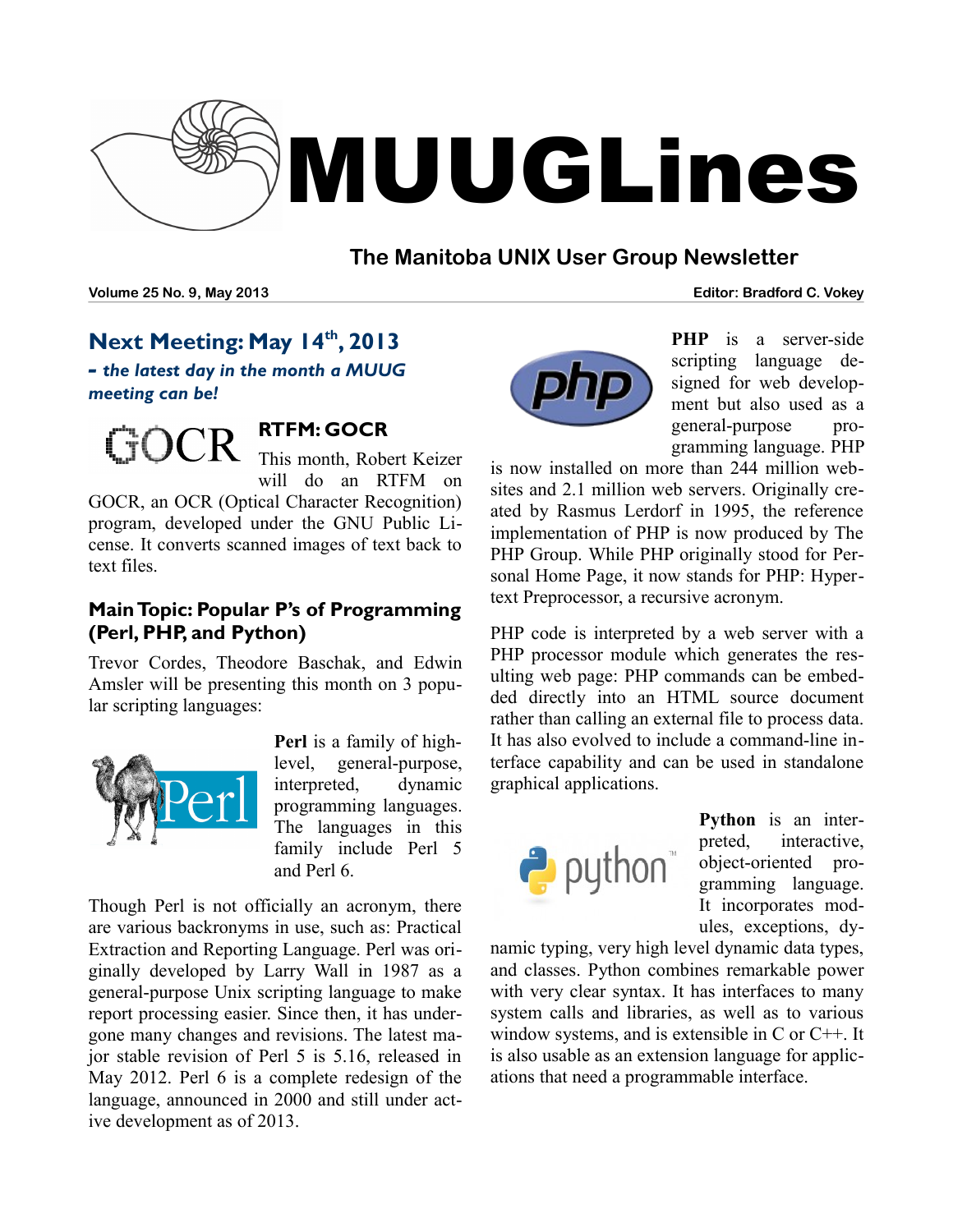#### **Where to Find the Meeting**

1L07 Lockhart Hall, University of Winnipeg ("L" on the map below)



### **Important: MUUG Has Moved**

Our new home is at the University of Winnipeg in Lockhart Hall room 1L07 which is indicated on the map by the "L". Lockhart Hall is on the south-east corner of Spence and Ellice. Parking is available on the surrounding streets. Look for signage once you're at the building, or ask a security guard.

# **Upcoming Meeting**

#### **June 11th, 2013**

Topic: TBD – Last meeting before summer! Location: 1L08 Lockhart Hall, U of W

#### **We Want You!**

MUUG is always looking for presenters. Do you have a side project that you've been aching to show off? Do you just want to do a quick 5 minute demo of some software you found amazing?



Drop the board an email at **[board@muug.mb.ca](mailto:board@muug.mb.ca)** and let us know. Any suggestions for topics you'd like to hear are always more than welcome.

#### **Cheat Sheets for Cheaters**



A friend (Gilbert!) just put me onto what appears to be the largest collection of "cheat sheets" in the known universe.

OverAPI.com (**[http://overapi.com](http://overapi.com/)**) provides access to reference cards on far more languages and applications than I have even heard of. From .NET to Zen coding, Lisp to Python, Gimp to Perforce, Lua to Symfony?, and of course staying on this month's topic: Perl, PHP, and Python. In fact, there are even cheat sheets on this site for guitar keys, geometry, and probability theory.

The site is actually a series of both pages and links to pages on other sites that has been put together to provide easy access to some of the best reference material available on various languages and systems.

Take the reference card for "regex" (regular expressions) for example. In an attractively formatted page (plus a little more) of groupings, the site provides information on anchors, modifiers, quantifiers, groups and ranges, character classes, assertions, metacharacters, POSIX expressions and string replacement. The examples are also followed by explanations.

When you visit the site, you'll notice that there are two sections to the material. Icons at the top lead to reference sheets on the site itself, all using the same (very attractive) format. Below this is an organized-by-letter section grouping languages or topics by first letter and generally lead to a page that contains one to many references of material on other sites.

This is all very nice material that might save you a lot of time, especially when you're starting out with a new language or just want some syntax help now and then.

*Full article:* **<http://bit.ly/10wGkjJ>**

*Actual Cheat Sheet Site:* **http://overapi.com**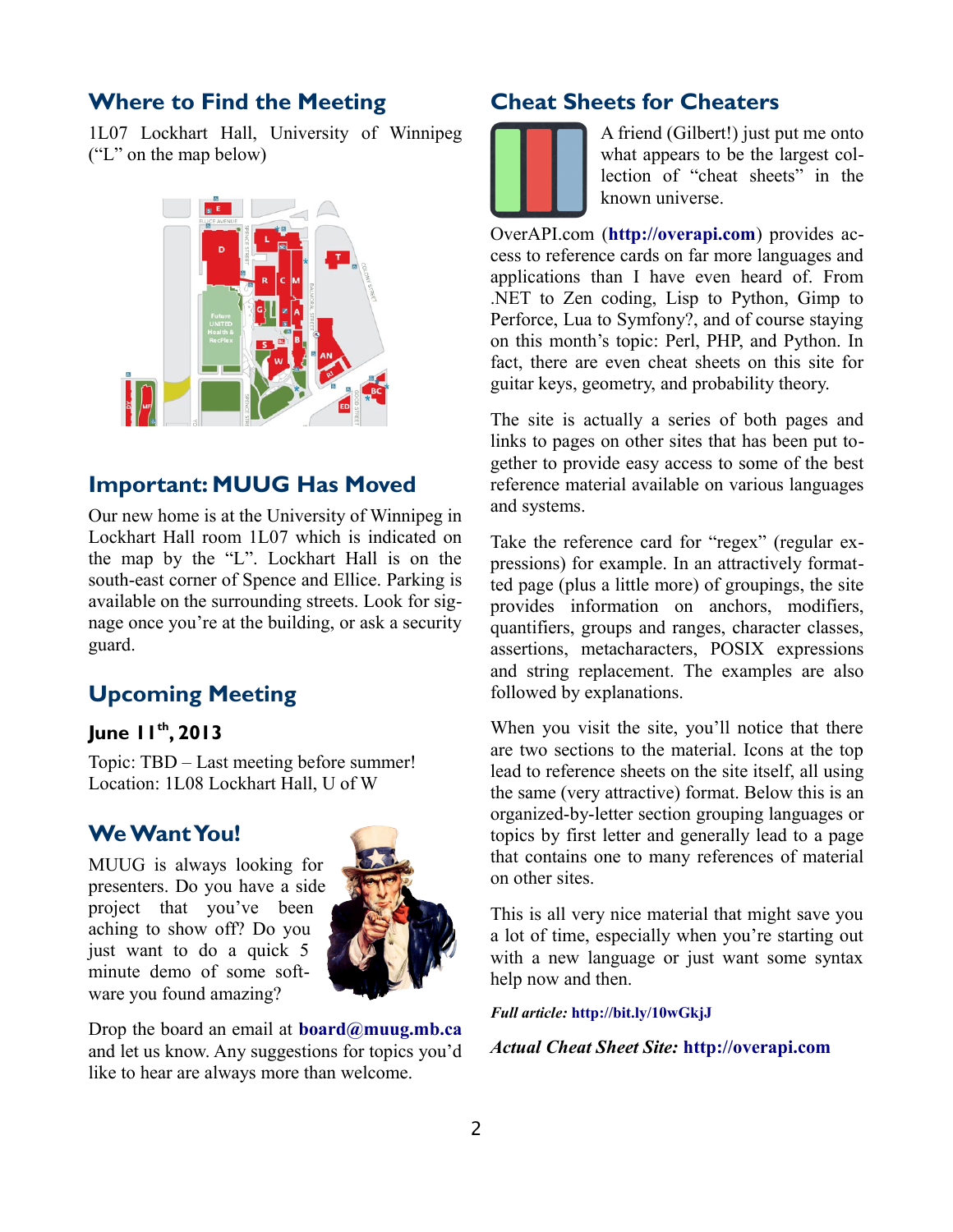#### **Linux 3.9 Released**



After weeks of RC releases and a week's delay Linux 3.9, which packs a lot of new features, was finally made available by Linus Torvalds on April  $29<sup>th</sup>$ , 2013.

One week earlier, Torvalds released the rc8 version (instead of Linux 3.9) stating that he wasn't "comfy" releasing the final version yet and that "another week won't hurt". Torvalds noted in the April 29<sup>th</sup> announcement that the week before had been very quiet as there were not many commits and the ones which were there were "really tiny" which is why he went ahead with the final release of Linux 3.9.

The wait seems to be very well worth it as the latest kernel of the open source operating systems packs quite a lot of new features that were long awaited. Here is what's new:

**Support for SSD** - Linux 3.9 brings with it support for Solid State Drives (SSD). The kernel's Device mapper has a cache target called "dmcache", which enables users to set up one drive as a cache for another one. A good example here would be setting up of SSD as cache for an HDD. SSDs can cache the data allowing for faster data writes and when the system is not busy doing much, data can be moved over to slower hard drive. The feature is still labelled experimental but, a new development none the less.

**Multiple Sockets listen on Same Port** - A new option, SO\_REUSEPORT, is now supported by both TCP and UDP sockets allowing them to listen on the same port. This particular approach would help workloads be distributed across all the cores available on the processor. Considering an example, a web server's processes or threads would be able to open individual sockets to listen

on port 80. The kernel will then evenly distribute the connections that come in on this port.

**Filesystem Enhancements** - The Btrfs filesystem now includes experimental support for RAID 5 and RAID 6 on top of RAID 0 and RAID 1. The reason for having RAID features incorporated within the filesystem is that in the layered approach filesystem and RAID don't know much about each other's internals. In case of failure, entire disks wouldn't need to be replaced as the kernel will exactly know where a failure has occurred. In contrast, the layered approach is not able to access this particular information which meant that the entire volume had to be restored.

**Enhanced Graphics Support** - Linux 3.9 Kernel now supports Oland graphics chips that are used in 8500 and 8600 Radeon HD Cards. On top of this the kernel also supports AMD Richland APU generation, which is yet to be released. Further the Nouveau driver, meant for the NV40 and NV50 GPUs used on GeForce 6xxx to 9xxx and 1xx to 3xx graphics chips, provides quite a few automatic and manual fan controls.

**Drivers, Drivers, Drivers** - The Linux 3.9 comes with drivers for Intel's series 7000 Wi-Fi components; added robustness for HD audio codecs; updates to libata drivers with support for zero power optical device drives (ZPODD); new drivers to support Chromebook from different vendors; driver for Cypress APA I2C trackpads.

**Virtualization** - 3.9's KVM hypervisor now comes with support for virtualization features of Cortex A15 processors. Beyond this Linux 3.9 kernel's Xen support now includes drivers for hotplugging processors and memory components. With integration of the drivers for VMware's VMCI (Virtual Machine Communication Interface) and the VMCI Sockets, Linux 3.9 brings in more support for VMware's virtualization solutions.

**Managing Power** - Linux 3.9 brings with it "lightweight suspend" or "suspend freeze" mode allowing the kernel to put all the hardware com